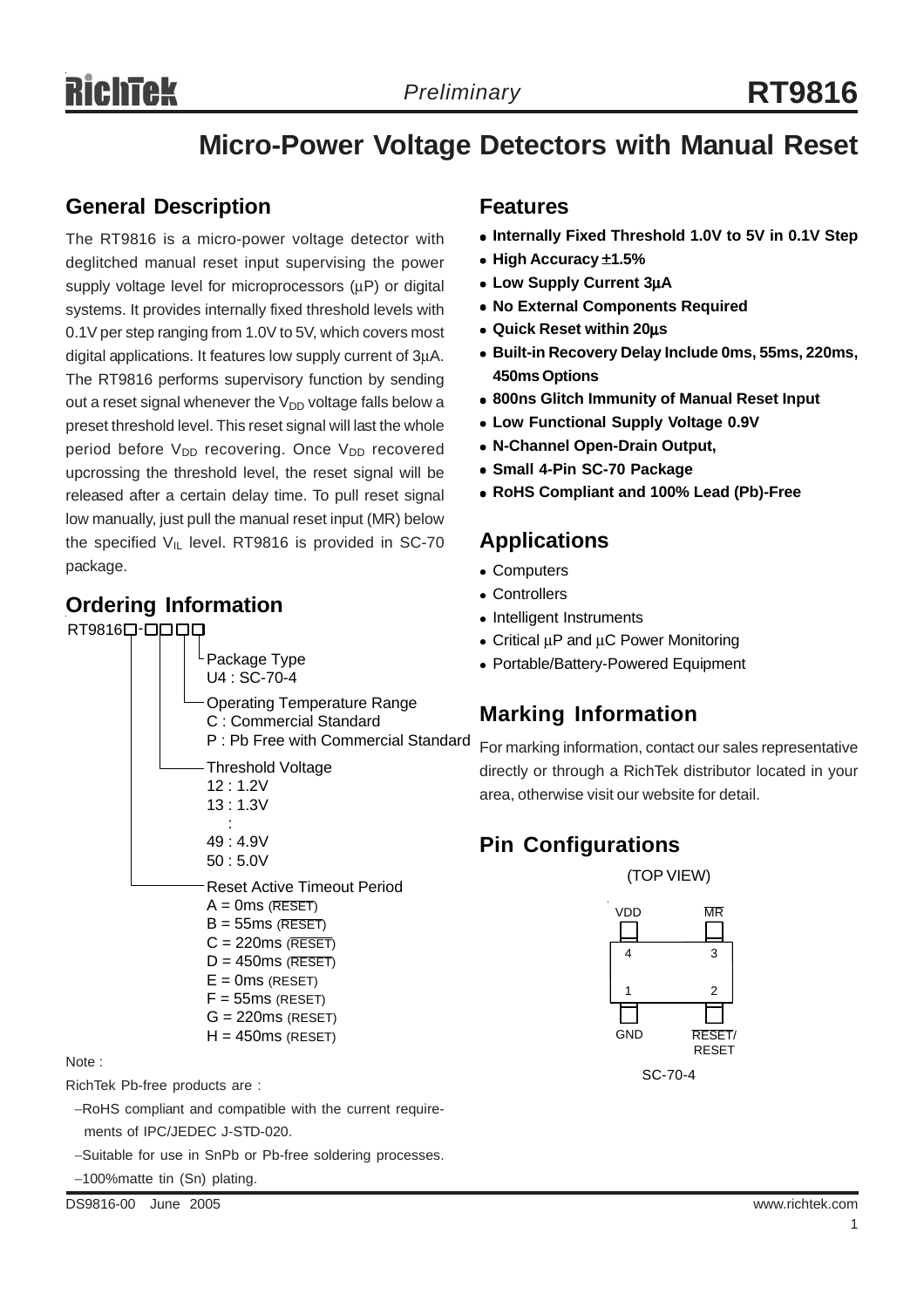## **Typical Application Circuit**



## **Functional Pin Description**

| <b>Pin Name</b>          | <b>Pin Function</b>                 |
|--------------------------|-------------------------------------|
| <b>GND</b>               | Ground Pin                          |
| <b>RESET</b>             | Active Low Open-Drain Reset Output  |
| <b>RESET</b>             | Active High Open-Drain Reset Output |
| $\overline{\mathsf{MR}}$ | <b>Manual Reset</b>                 |
| VDD                      | Power Pin                           |

## **Function Block Diagram**

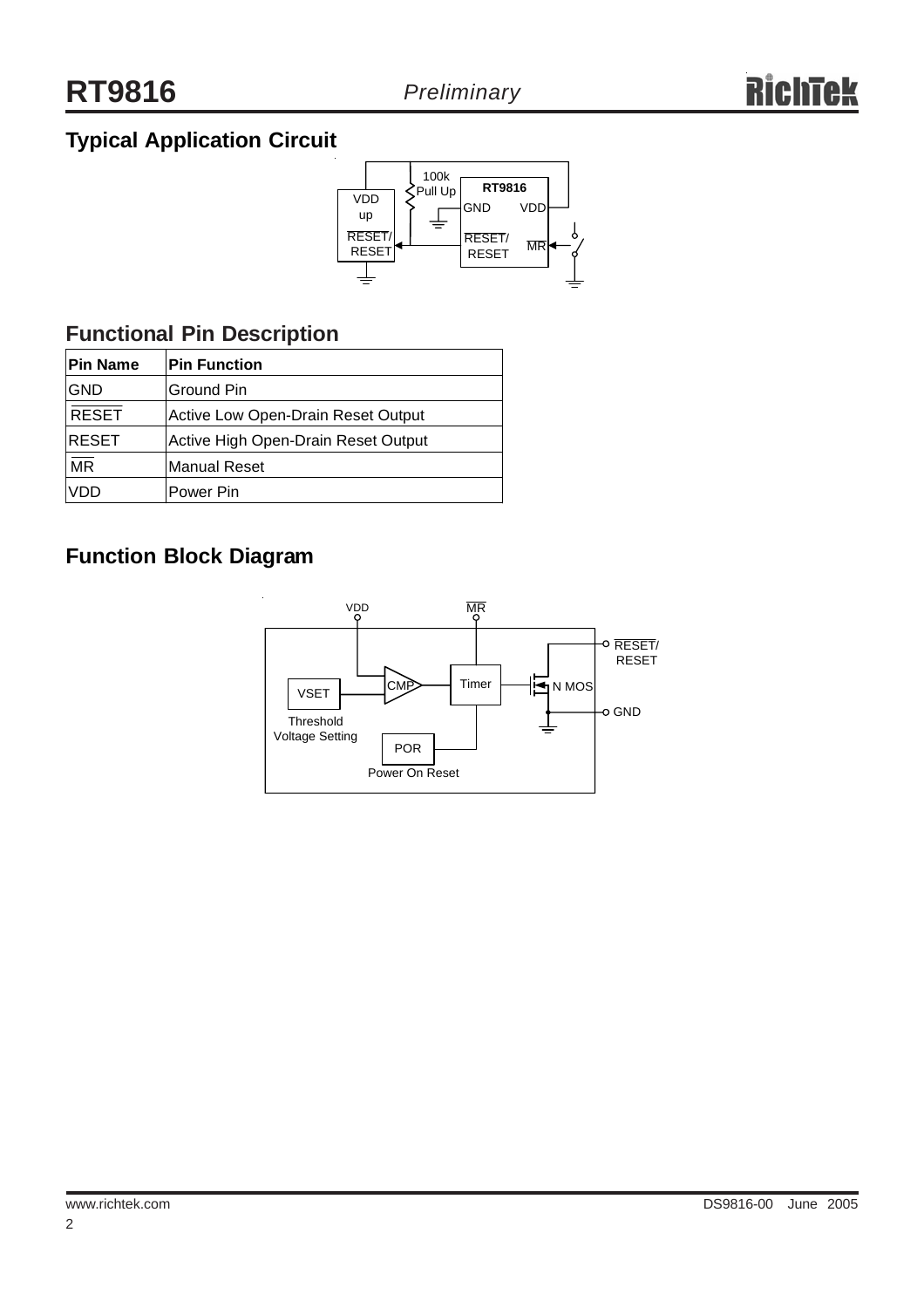#### **Absolute Maximum Ratings** (Note 1)

| • Terminal Voltage (with Respect to GND)           |  |
|----------------------------------------------------|--|
|                                                    |  |
|                                                    |  |
|                                                    |  |
| • Power Dissipation, PD $@$ T <sub>A</sub> = 25 °C |  |
|                                                    |  |
| • Package Thermal Resistance (Note 4)              |  |
|                                                    |  |
|                                                    |  |
|                                                    |  |
| • ESD Susceptibility (Note 2)                      |  |
|                                                    |  |
|                                                    |  |
|                                                    |  |

## **Recommended Operating Conditions** (Note 3)

|--|--|--|--|--|

#### **Electrical Characteristics**

 $(V<sub>DD</sub> = 3V,$  unless otherwise specified)

| <b>Parameter</b>                                    |           | Symbol                 | <b>Test Conditions</b>                                             | Min    | <b>Typ</b>            | <b>Max</b> | <b>Units</b> |  |
|-----------------------------------------------------|-----------|------------------------|--------------------------------------------------------------------|--------|-----------------------|------------|--------------|--|
| Operating V <sub>DD</sub> (V <sub>OUT</sub> ) Range |           | V <sub>DD</sub>        |                                                                    | 0.9    | $-$                   | 6          | V            |  |
| <b>Supply Current</b>                               |           | <b>I</b> DD            | $V_{TH} = 3V$ , $V_{DD} = 4.5V$ T <sub>A</sub> = 27 <sup>o</sup> C | --     | 3                     | --         | $\mu$ A      |  |
| <b>Reset Threshold</b>                              |           | V <sub>TH</sub>        | $T_A = 27$ °C                                                      | --     | 1.2 to 5.0            | --         | V            |  |
| <b>MR Input Threshold</b>                           |           | $V_{IL}$               | $T_A = 27$ °C, $V_{TH} > 1.2V$                                     | --     | 0.25V <sub>DD</sub>   | --         |              |  |
|                                                     |           | V <sub>IH</sub>        | $T_A = 27$ °C, $V_{TH} > 1.2 V$                                    |        | 0.7V <sub>DD</sub>    |            | $\vee$       |  |
|                                                     |           | V <sub>IL</sub>        | $T_A = 27$ °C, V <sub>TH</sub> < 1.2V                              |        | $-$                   | 0.3        |              |  |
|                                                     |           | V <sub>IH</sub>        | $T_A = 27$ °C, V <sub>TH</sub> < 1.2V                              | 0.7    | $-$                   | --         |              |  |
| <b>MR Glitch Rejection</b>                          |           |                        |                                                                    |        | 800                   | --         | ns           |  |
| <b>Threshold Voltage Accuracy</b>                   |           | $\Delta V$ TH          | $T_A = 27$ °C                                                      | $-1.5$ | $-$                   | $+1.5$     | $\%$         |  |
| V <sub>DD</sub> Drop to Reset Delay                 |           | t <sub>RD</sub>        | $Drop = V_{TH} - 125mV$                                            | --     | 20                    | --         | μS           |  |
| <b>Reset Active</b><br><b>Time Out Period</b>       | RT9816A/E |                        | $V_{DD} \ge 1.02 \times V_{TH}$                                    |        | $\Omega$              | --         | ms           |  |
|                                                     | RT9816B/F |                        |                                                                    |        | 55                    | --         | ms           |  |
|                                                     | RT9816C/G | t <sub>RP</sub>        |                                                                    | --     | 220                   | --         | ms           |  |
|                                                     | RT9816D/H |                        |                                                                    |        | 450                   | --         | ms           |  |
| <b>RESET Output Voltage Low</b>                     |           | VOL                    | $3 = V_{DD}$ < $V_{TH}$ Ising > 3.5mA                              |        | 0.4                   | --         | $\vee$       |  |
| Hysteresis Width                                    |           | <b>V<sub>HYS</sub></b> |                                                                    |        | $0.01V$ <sub>TH</sub> |            | $\vee$       |  |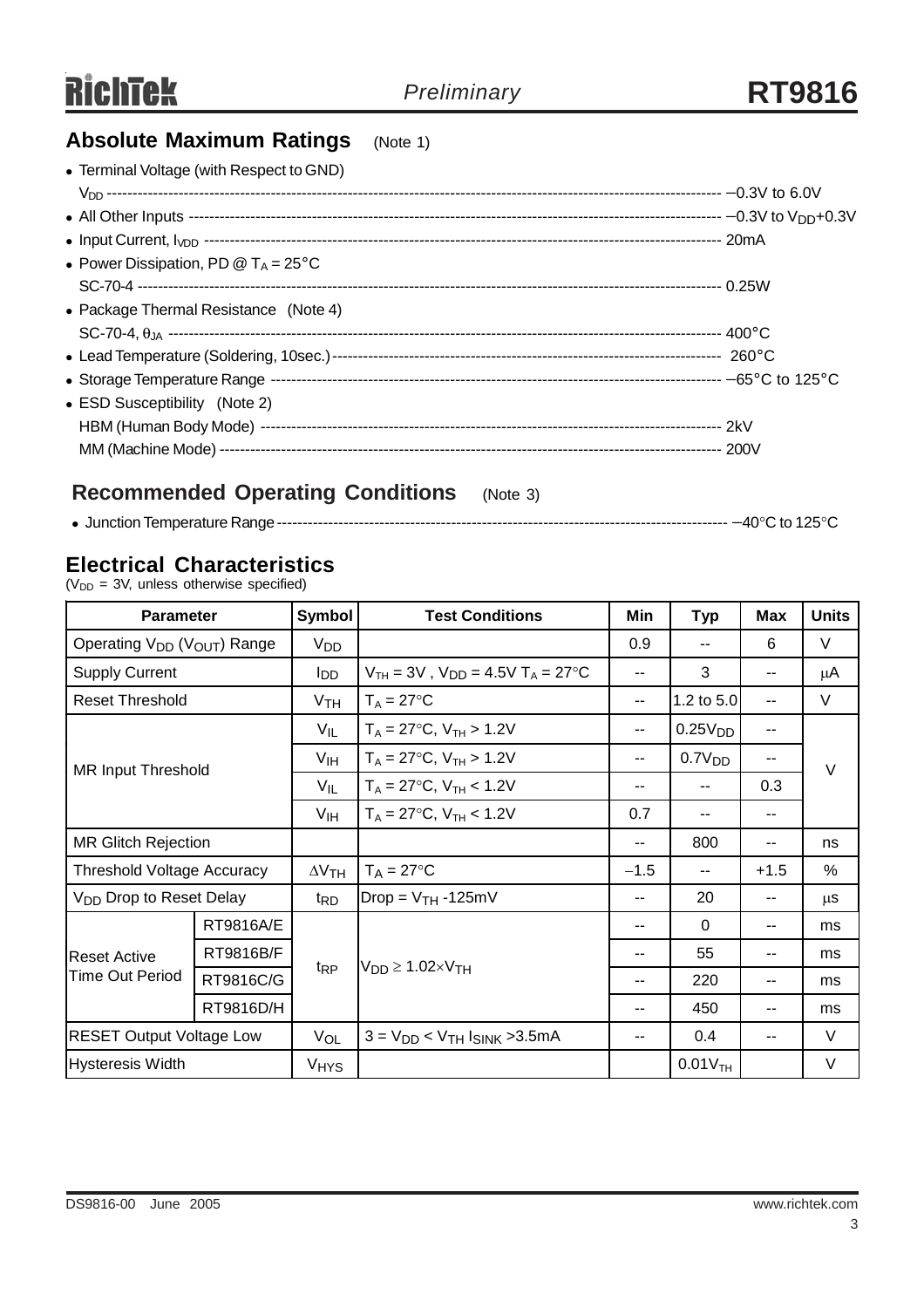- **Note 1.** Stresses listed as the above "Absolute Maximum Ratings" may cause permanent damage to the device. These are for stress ratings. Functional operation of the device at these or any other conditions beyond those indicated in the operational sections of the specifications is not implied. Exposure to absolute maximum rating conditions for extended periods may remain possibility to affect device reliability.
- **Note 2.** Devices are ESD sensitive. Handling precaution recommended.
- **Note 3.** The device is not guaranteed to function outside its operating conditions.
- **Note 4.** θ<sub>JA</sub> is measured in the natural convection at T<sub>A</sub> = 25°C on a low effective thermal conductivity test board of JEDEC 51-3 thermal measurement standard.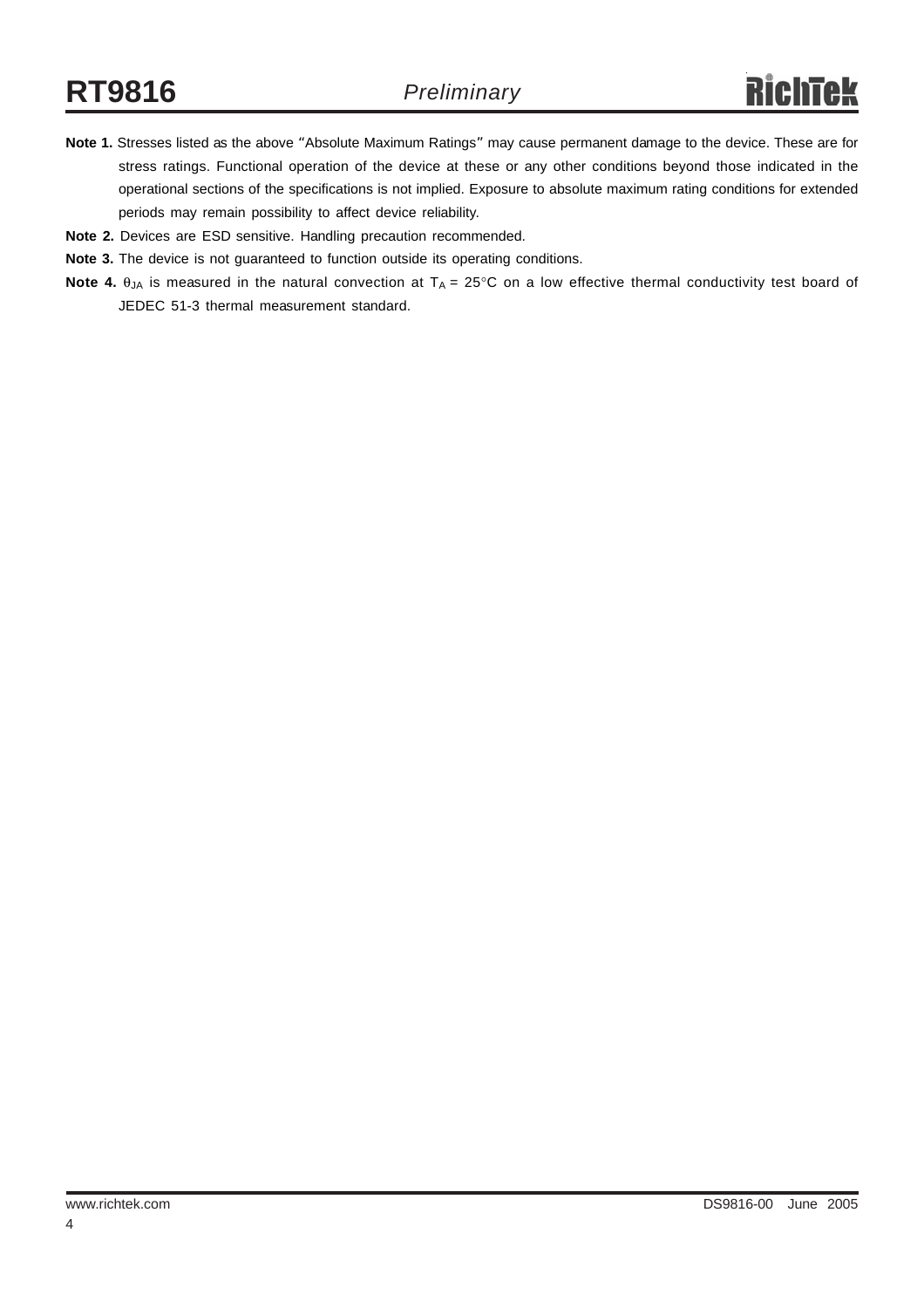# **Typical Operating Characteristics**











**Output Voltage vs. Input Voltage**



**Supply Current vs. Input Voltage**

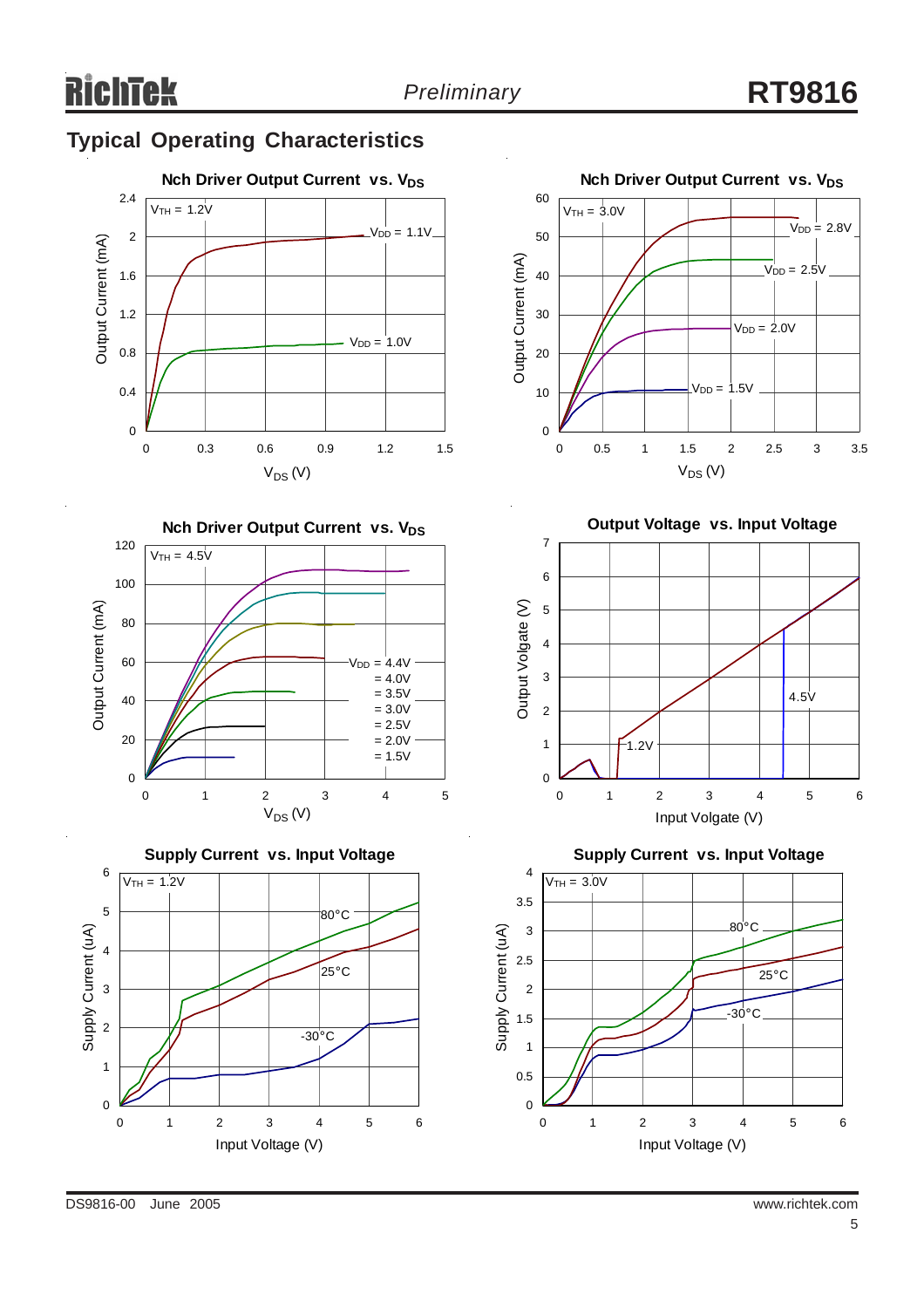











**Power-Down Reset Delay vs. Temperature**



**Nch Driver Sink Current vs. Input Voltage**

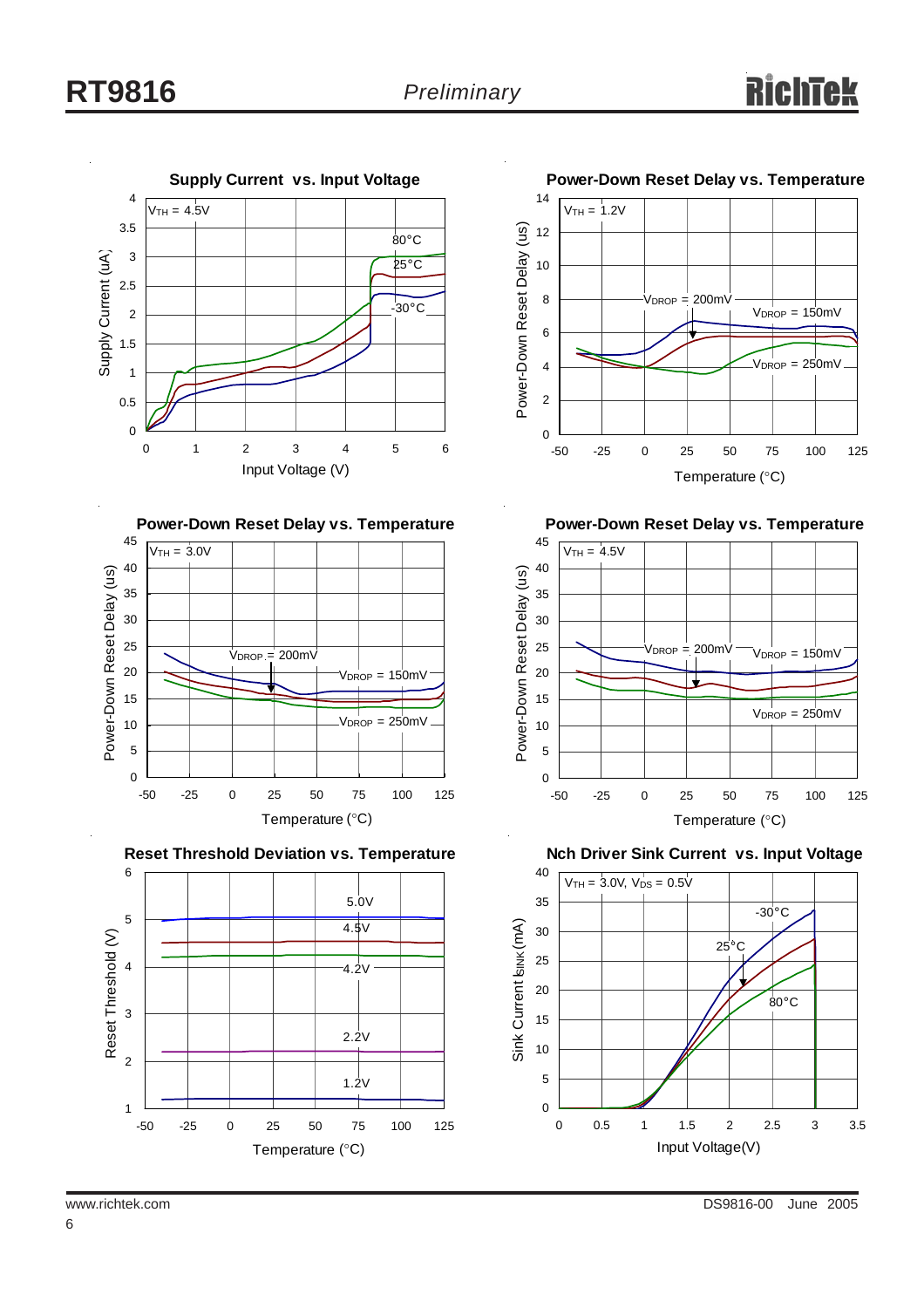











**Output Delay Time vs. Load Capacitance**



**Nch Driver Output Current vs. Input Voltage**



DS9816-00 June 2005 www.richtek.com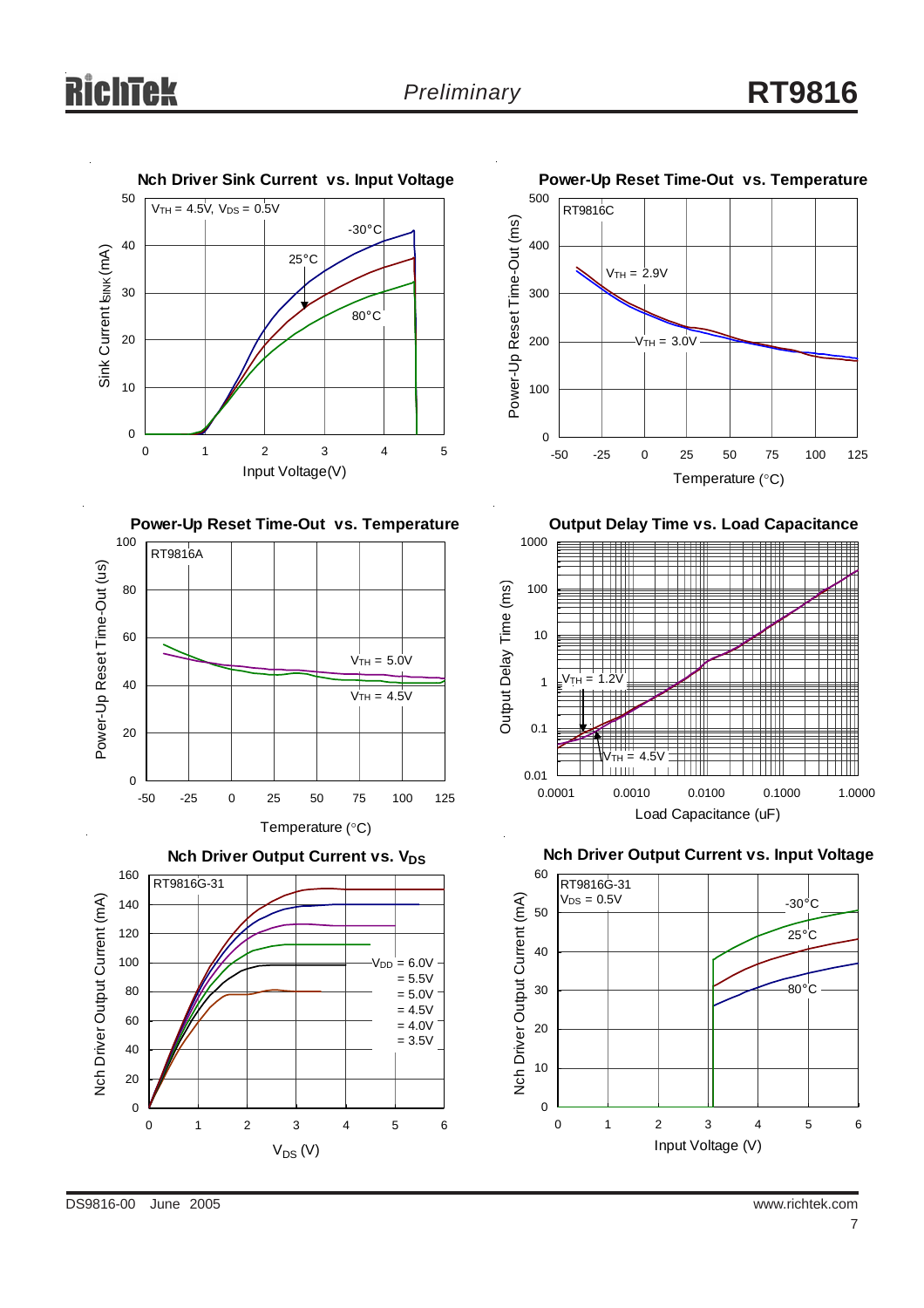



**Power-Down Reset Time-Out vs. Temperature**

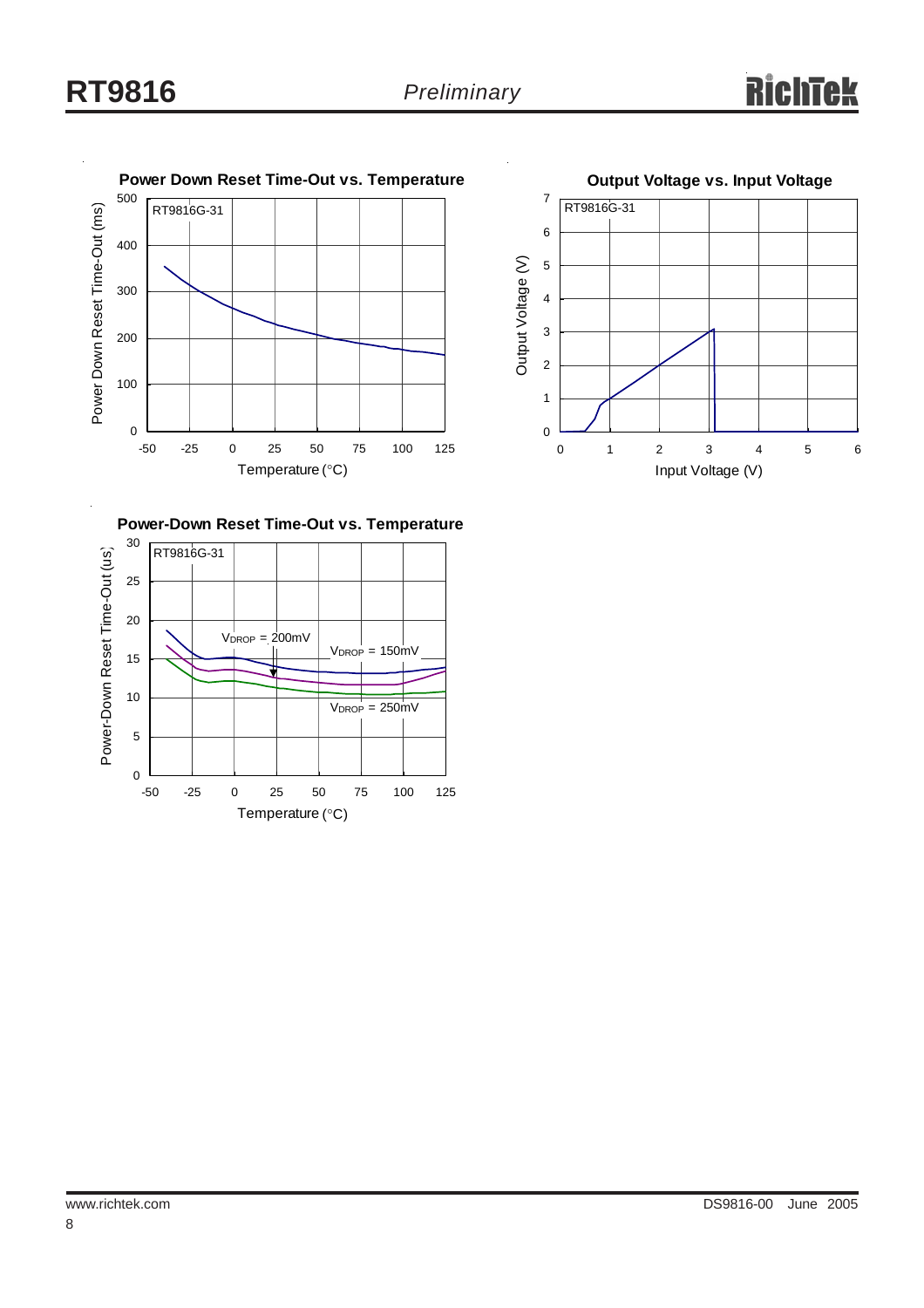# **Application Information**

#### **Multiple Supplies**

Mainly, the pull-up connected to the RT9816 will connect to the supply voltage that is being monitored at the IC' s VCC pin. However, some systems may use the open-drain output to level-shift from the monitored supply to reset circuitry powered by some other supply.

#### **Benefits of Highly Accurate Reset Threshold**

Most μP supervisor ICs have reset threshold voltages between 1% and 1.5% below the value of nominal supply voltages. This ensures a reset will not occur within 1% of the nominal supply, but will occur when the supply is 1.5% below nominal.